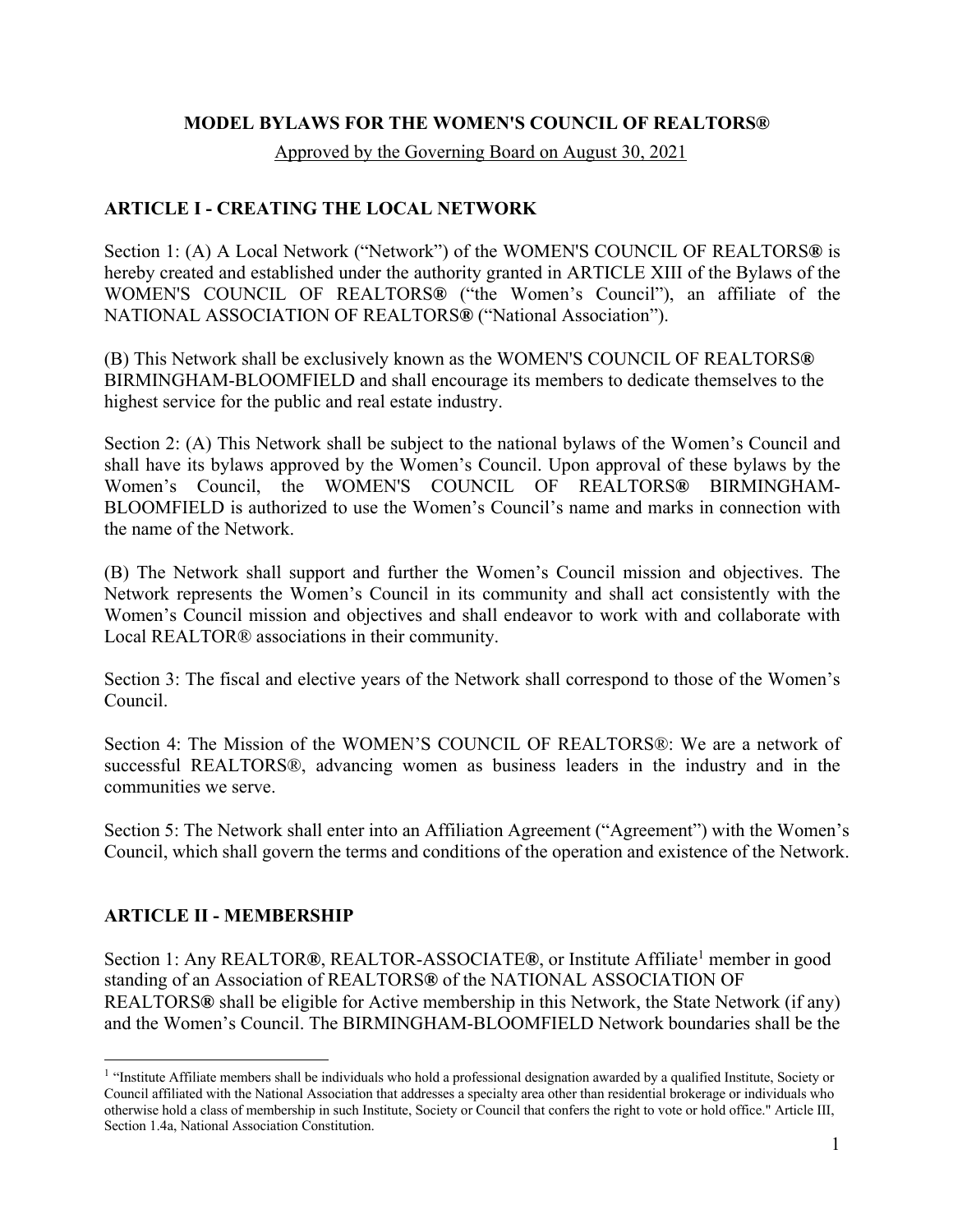same as the geographic territory of the Southern boundary 8 Mile Rd to Halstead, North to Coomer (AKA South Boulevard), East to Dequindre which is the Eastern boundary, South to 8 Mile Rd. Association(s) of REALTORS®.

Section 2: An Active member of the Women's Council may be eligible for secondary membership in more than one Local Network and in more than one State Network. Secondary members shall be Active members of a primary Network who wish to obtain the services afforded by another Network. Active members may join this second Network by paying secondary dues only to it. They shall not be eligible to vote or hold elective office in the second Network.

Section 3: National Affiliate members shall hold membership in a Local Association of REALTORS®, but they may not be REALTORS®.

Section 4: National Affiliate members shall pay national, state, and local dues and may vote, hold local office (except President, President-elect and First Vice President), use the Women's Council logo and marks, and avail themselves of Women's Council services. National Affiliates may not comprise more than twenty percent (20%) of the membership of the Local Network.

Section 5: The Women's Council shall determine the percentage of National Affiliate memberships in each Network. A Network's National Affiliate memberships shall not exceed 20%.

Section 6: A member becomes eligible to vote in the Women's Council of REALTORS® thirty (30) days from the receipt of a membership application and payment of dues.

Section 7: Individuals currently employed in an executive, administrative or management capacity by a Local or State REALTOR® Association or a member Board of a foreign affiliate of the National Association shall be eligible for National Affiliate membership after payment of applicable dues.

### **ARTICLE III - DUES**<sup>2</sup>

Section 1: (A) Effective January 1, 2013, annual membership dues for Active members shall be \$14, plus national dues and State Network dues, if applicable.

(B) Effective January 1, 2013, annual membership dues for National Affiliate members shall be \$14, plus national dues, and State Network dues, if applicable.

(C) Effective January 1, 1989, annual membership dues for Non-resident members shall be \$23, which are Local Network dues only.

Section 2: (A) Annual membership dues shall be payable by the first day of January each year.

(B) New members shall pay a full year's dues upon making application. On January 1 of the following year, they shall be billed only for that portion of dues unpaid for that year.

<sup>&</sup>lt;sup>2</sup> Except for new Networks, effective date must be January 1 of the year the current Local Network dues went into effect. Midyear changes are not allowed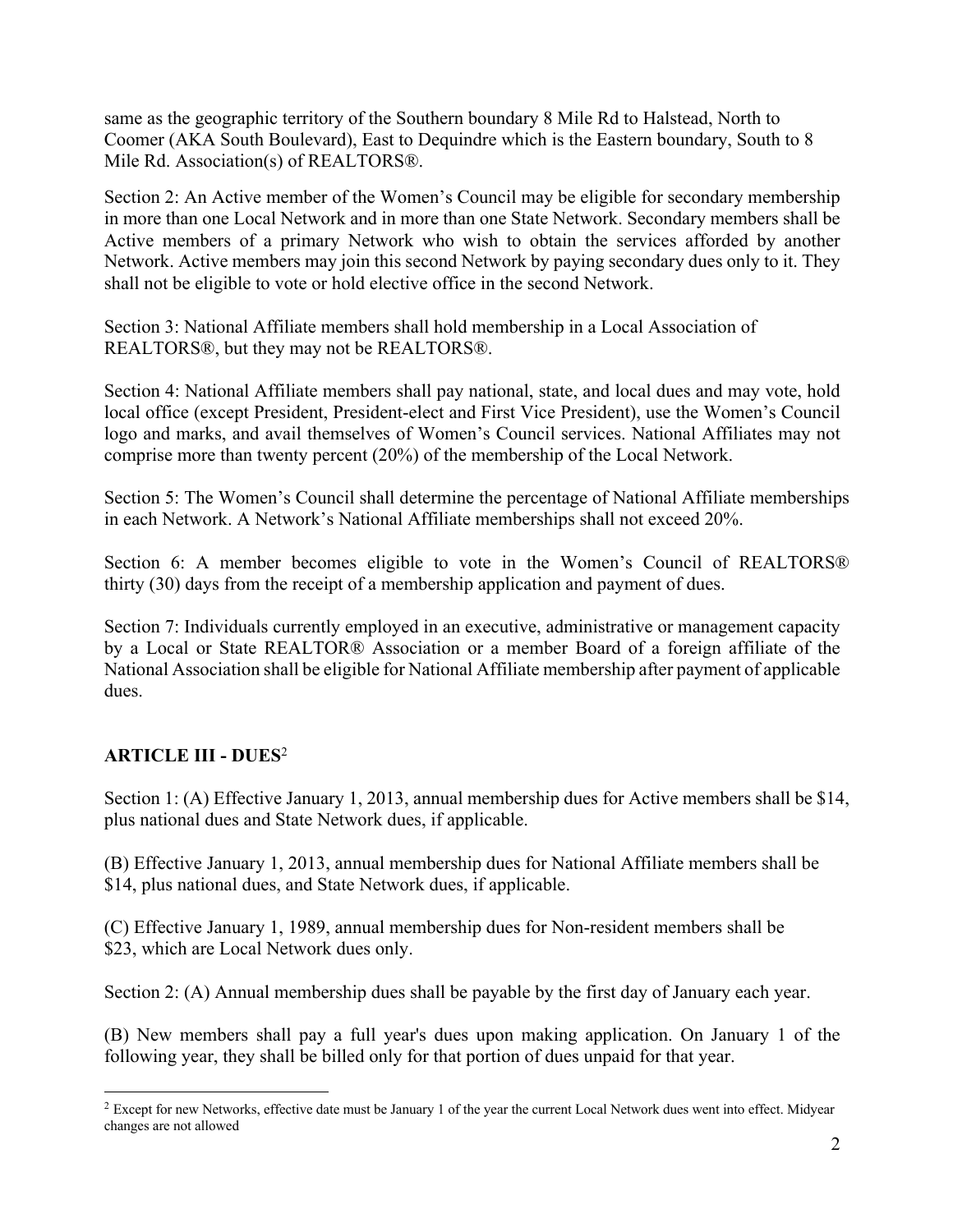Section 3: (A) All local, state and national dues of Active members and National Affiliate members shall be billed by and paid to the Women's Council. Local Network and State Network membership dues billed by and paid to the Women's Council shall be refunded to the Local Network and State Network.

(B) Dues for secondary members shall be billed by and paid to the Local Network and retained by the Network.

Section 4: Any member delinquent in payment of membership dues by more than three (3) months shall forfeit membership.

Section 5: Annual network dues for each member shall be established in time to notify the Women's Council as per current Women's Council policy.

### **ARTICLE IV - THE GOVERNING BOARD**

Section 1: The government of the Network shall be vested in the Governing Board which shall consist of the President, President-elect, First Vice President, Treasurer, Event Director and Membership Director, all of whom shall be entitled to vote. The First Vice President must be a REALTOR® member and is appointed by the incoming President-elect. The Event Director must be a REALTOR® member and is appointed by the incoming President. The Membership Director may be either a REALTOR® member or a National Affiliate member and is appointed by the incoming President. Each appointment must be approved by the current year's (e.g., outgoing) Governing Board.

Section 2: The Governing Board shall have full power to conduct the business of the Network; to suspend any officer or member for just cause; and to otherwise govern the affairs of the Network in accordance with the bylaws of this Network and the Women's Council.

Section 3: Three Active members of the Governing Board shall constitute a quorum, provided either the President or President-elect is present.

Section 4: (A) Regular meetings of the Governing Board shall be held no less than quarterly at a time and place as shall be designated by the President.

(B) Special meetings of the Governing Board may be called by the President or shall be called at the request of at least two members of the Governing Board.

Members of the Governing Board may unite in a petition to call such meeting or individually address written requests to the President.

Upon receipt of such petition or written requests from the required Governing Board members, the President shall notify each member of the Governing Board of such meeting in writing. Not less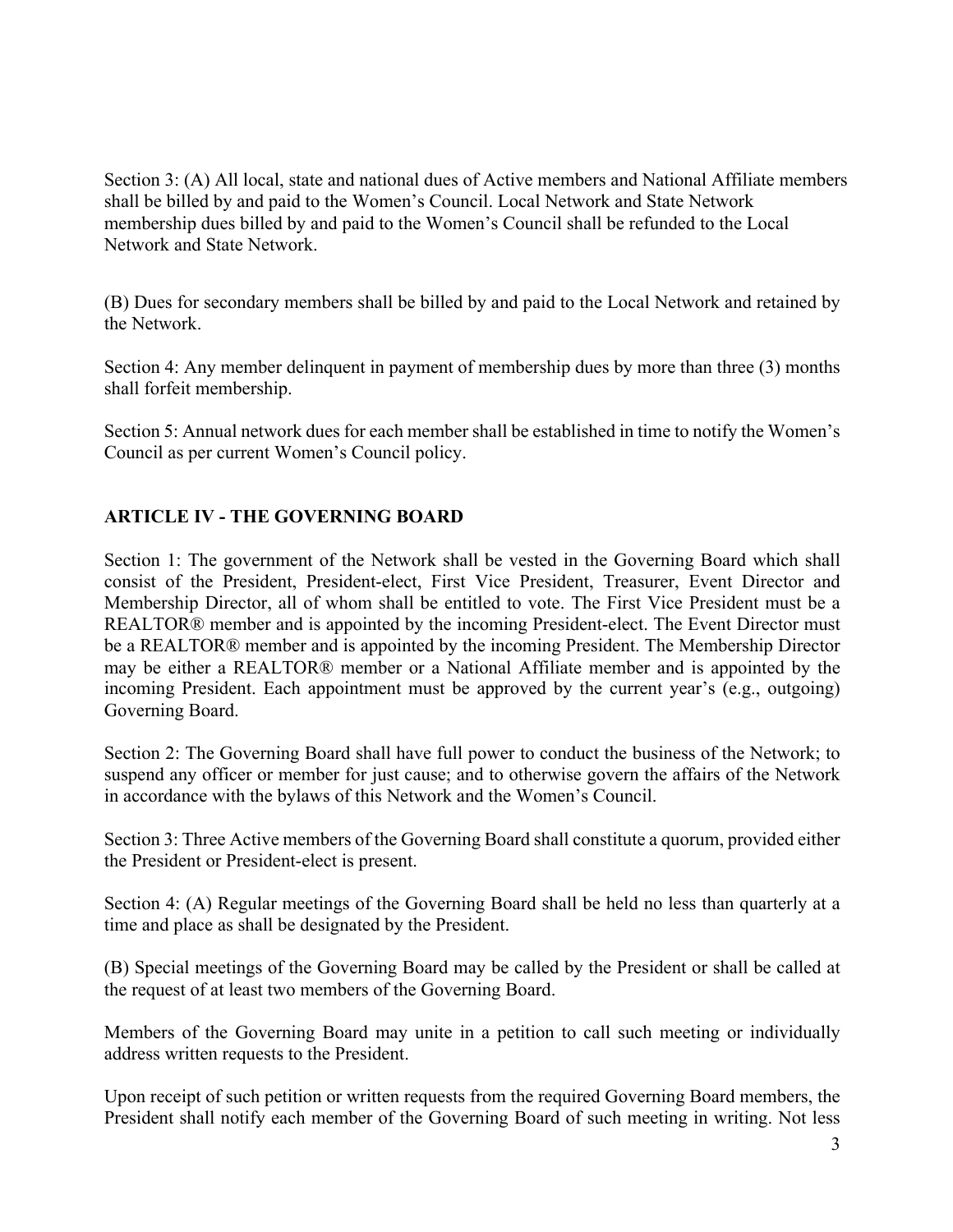than five (5) days nor more than fourteen (14) days-notice shall be given for a special meeting. Such notice shall state the time and place of the meeting, and the purpose for which it is called. Only the business stated in the call to the meeting shall be transacted at such meeting.

## **ARTICLE V - NETWORK MEMBERSHIP MEETINGS**

Section 1: (A) Regular membership meetings of the Network shall be held no less than six times per year at times and places to be determined by the Governing Board.

(B) Special meetings of the Network membership may be called at such times and places as the Governing Board shall, by resolution, require. Not less than five (5) days nor more than fourteen (14) days-notice shall be given for a special meeting. Such notice shall state the time and place of the meeting, and the purpose for which it is called. Only the business stated in the call to the meeting shall be transacted at such meeting.

Section 2: Twenty percent (20%) of the REALTOR**®**/REALTOR-ASSOCIATE**®**/Institute Affiliate members of the Network shall constitute a quorum at all meetings except in those cases where the Network consists of fewer than fifteen Active members, when a majority shall be required to constitute a quorum.

# **ARTICLE VI - ELECTIVE & APPOINTED OFFICERS & DIRECTORS**

Section 1 (A): The elective officers of the Network shall be a President, President-elect, and Treasurer.

(B) The President and President-elect of the Network shall be elected from the REALTOR**®**/REALTOR-ASSOCIATE**®**/Institute Affiliate members in good standing. The Treasurer may be elected from among REALTOR**®**/REALTOR-ASSOCIATE**®**/Institute Affiliate or current National Affiliate members in good standing.

Section 2: The First Vice President is an appointed officer of the Network and shall be appointed from the REALTOR®/REALTOR®-ASSOCIATE/Institute Affiliate members in good standing.

Section 3: Officers and directors shall serve for one (1) year. Officers and directors may serve in such offices for more than one term but may not serve more than two consecutive terms. The President-elect shall automatically succeed to office of President the following year.

Section 4: Officer Duties

(A) The President shall be the chief officer of the Network and shall preside at the meetings of the Governing Board and Network. At all other times during the term of office, the President shall represent the Women's Council and act in its name, subject to its policies.

(B) The President-elect shall perform the duties of the President in the event of the President's disability or absence and perform such other duties as requested by the Governing Board.

(C) The First Vice President shall maintain the records of the network and perform other such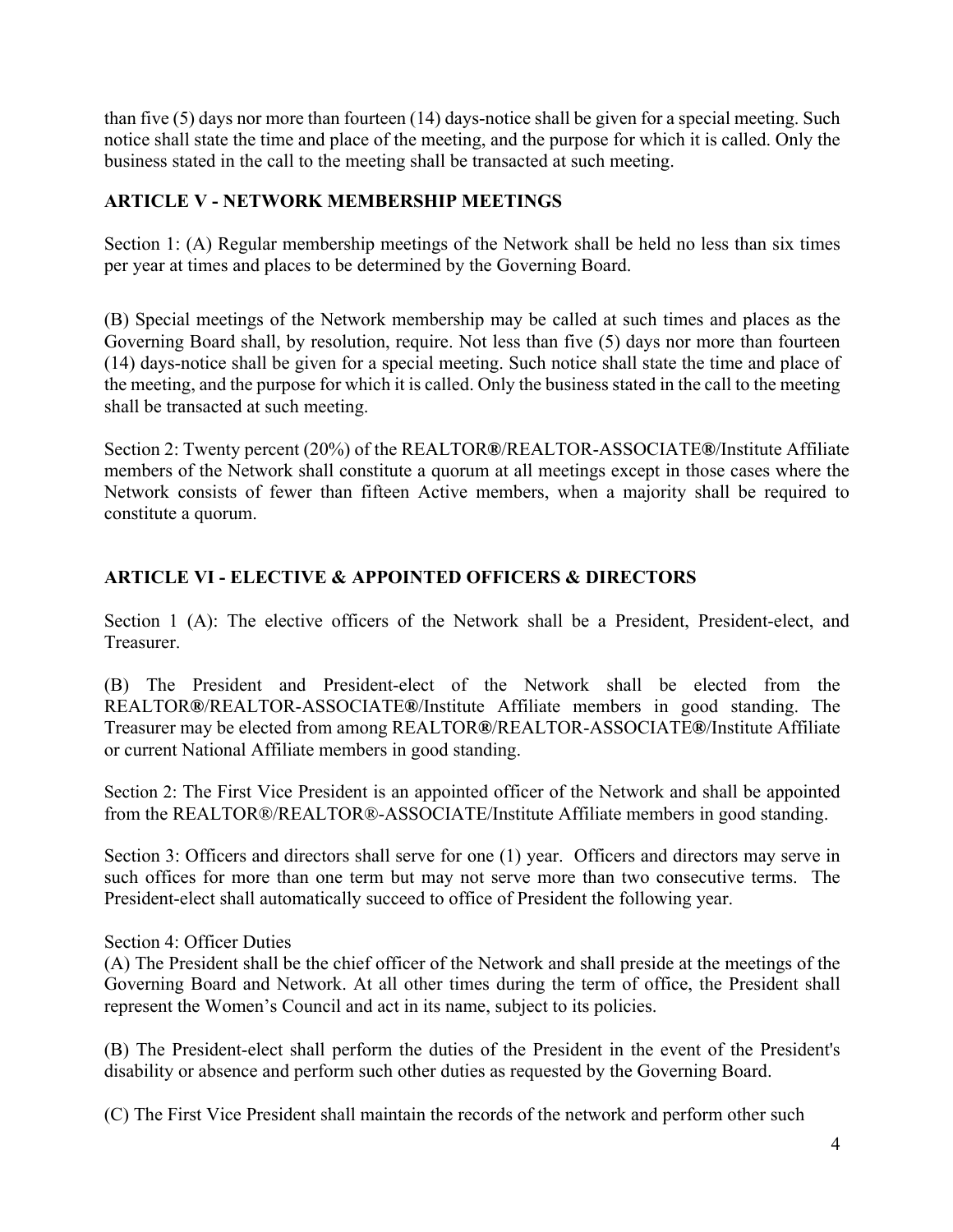duties as are customary to the office.

Immediately following the annual election meeting, the outgoing First Vice President shall report to the Women's Council the names and addresses of all Governing Board members as directed by the National office. A copy of this report shall be sent also to the State Liaison(s), the State Network President and the National Liaison.

(D) The Treasurer shall maintain financial records of the network and report on the finances of the network to the Governing Board.

(E) The Membership Director shall verify reports from the Women's Council of the names of all members of this Network and their status.

(F) The Event Director shall oversee the development and delivery of the networks events.

Section 5: In the event that an Officer is deemed to be incapable of fulfilling the duties for which elected or appointed and declines to resign from office voluntarily, the Officer may be removed from office under the following procedure:

- (A)To remove an elected officer, a special meeting of the membership may be convened as per the rules outlined herein. Provided a quorum is present at the meeting, a 3/4 vote of the membership shall be required to remove an elected officer from office.
- (B) To remove an appointed officer, a special meeting of the Governing Board may be convened as per the rules outlined herein. Provided a quorum is present at the meeting, a majority vote shall be required to remove an appointed officer from office.

## **ARTICLE VII - VACANCIES**

Section 1: (A) In the case of a vacancy in any elective or appointed office, except the President or President- elect, the President shall appoint a qualified member to fill the unexpired term.

(B) In case of a vacancy in the office of President, the President-elect shall complete the unexpired term, thus creating a vacancy in the office of President-elect. The President-elect who fills a vacancy in the office of President shall automatically become President for a full term after completion of the unexpired term as President.

(C) In the event of a vacancy in the office of President-elect caused by a vacancy in the office of President, the members of the Candidate Review Team shall submit the name of at least one qualified Active member to the President who shall present it to the Governing Board for approval. An affirmative vote of a majority of the Governing Board shall be necessary to elect. The Presidentelect who fills a vacancy in the office shall automatically become President-elect for a full term after completion of the unexpired term as President-elect.

In the event of a vacancy in the office of President-elect not caused by a vacancy in the office of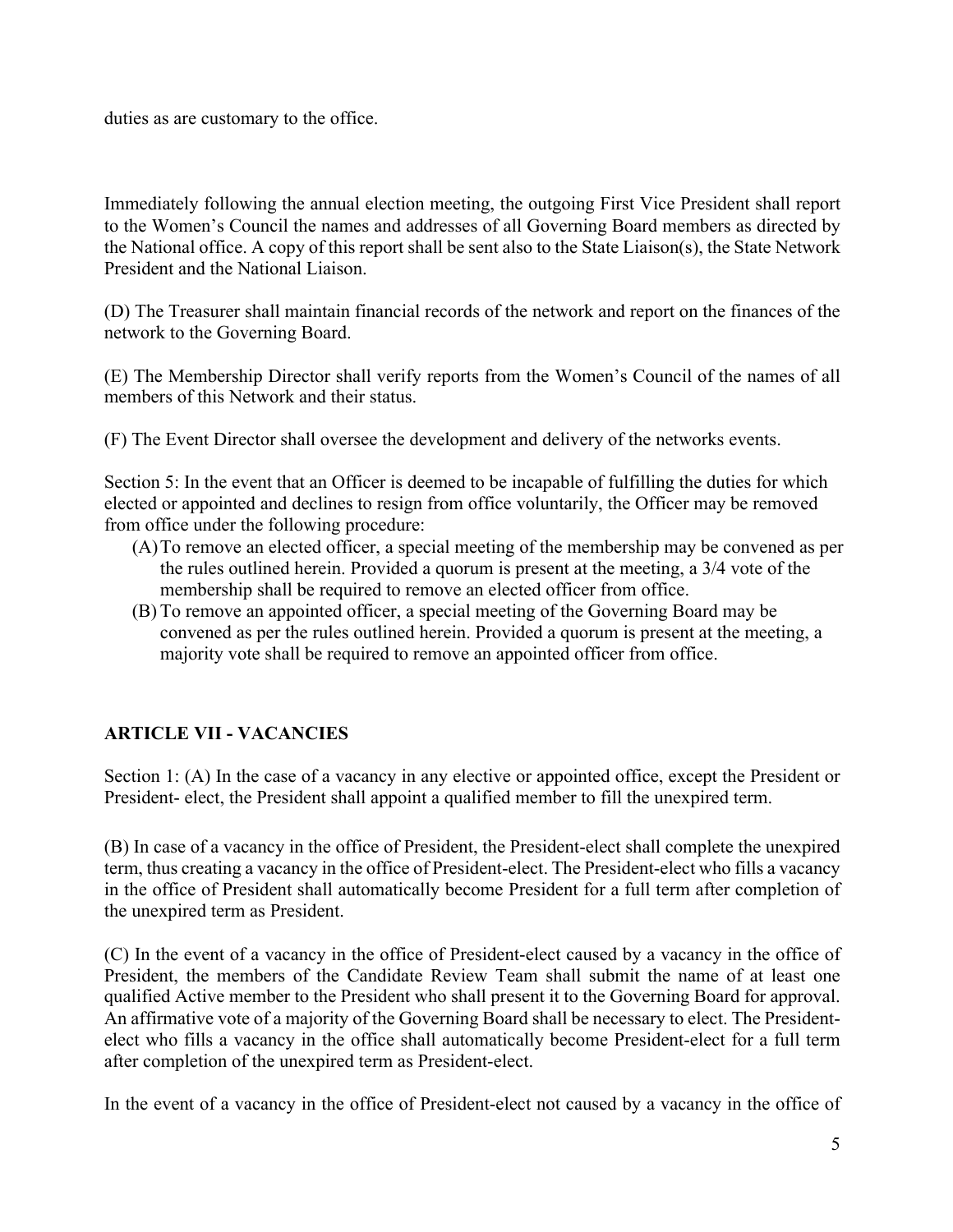President, the members of the Candidate Review Team shall submit the name of at least one qualified Active member to the President who shall present it to the Governing Board for approval.

An affirmative vote of a majority of the Governing Board shall be necessary to elect. The Presidentelect who fills this type of vacancy shall automatically become President after completion of the unexpired term of President-elect.

(D) All appointments to fill vacancies shall have the approval of the Governing Board.

## **ARTICLE VIII – CANDIDATE REVIEW TEAM**

The Candidate Review Team will operate in accordance with the Network Election Procedures, as approved by the Women's Council.

## **ARTICLE IX - ELECTION OF OFFICERS**

Section 1: The election of officers shall be held at the Annual Election Meeting of the Network which shall be held no later than September 30th each year.

Section 2: All candidates for office must submit an application and adhere to the qualification rules of the Candidate Review Team.

Section 3: (A) Election of officers shall be by *viva voce* or roll call, vote or written or electronic ballot if there are two or more candidates for an office. Each Active and National Affiliate member may cast one vote. A majority of those present and entitled to vote shall elect. When there are more than two candidates for any office and there is no majority on the first ballot, the two candidates receiving the greatest number of votes cast shall remain on the ballot and a run-off election shall be held between these two candidates. The candidate receiving the majority of votes cast in the runoff election shall be declared the winner.

(B) Voting by proxy or any method other than in person methods above shall not be permitted.

### **ARTICLE X – PROJECT TEAMS AND TASK FORCES**

Section 1: The President may appoint temporary project teams or task forces to work on specific projects, as approved by the Governing Board. Such groups shall consist of at least three Active or National Affiliate members.

Section 2: An Audit Team shall be appointed at the next to the last meeting of the Governing Board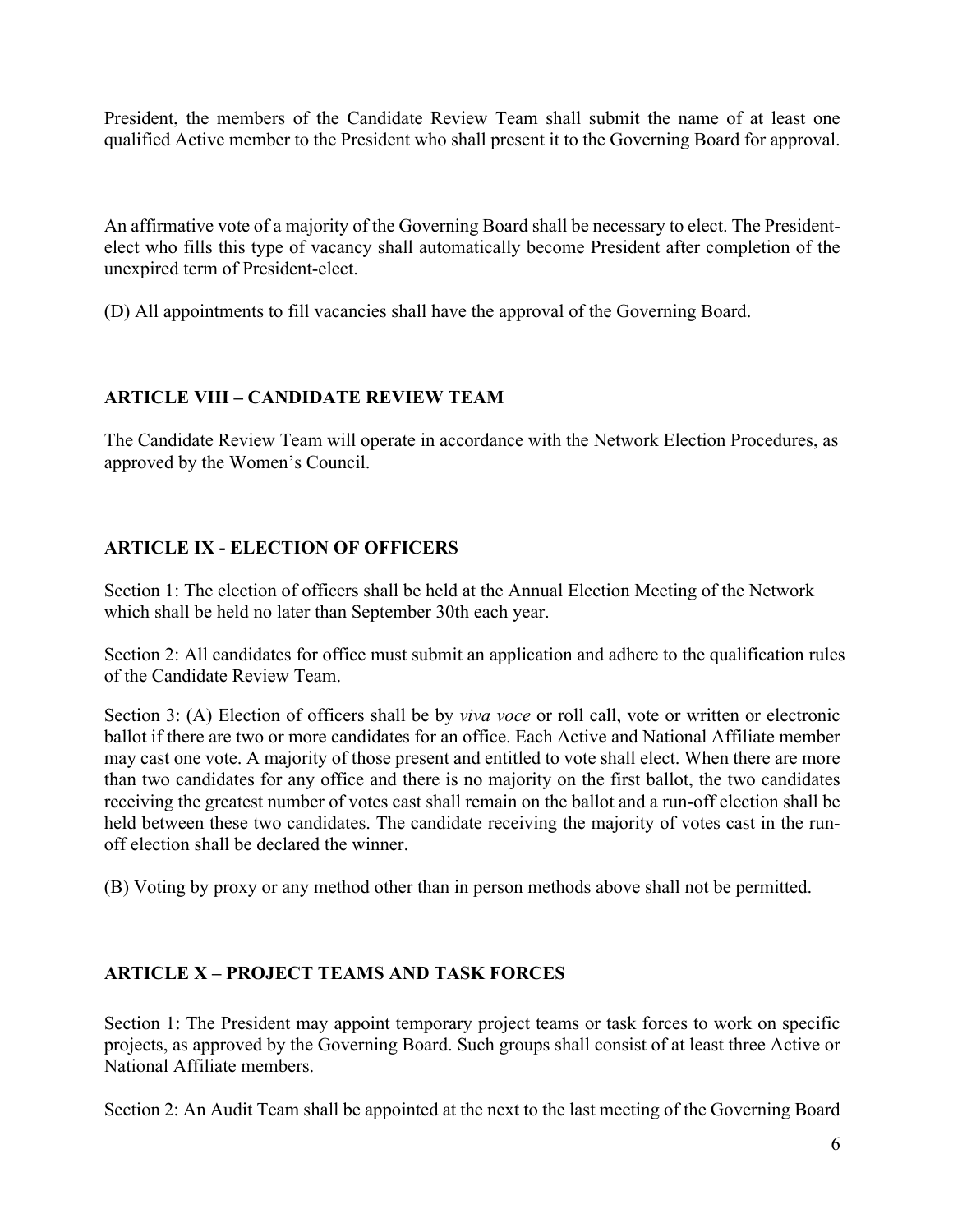and shall present its report at the first Governing Board meeting of the new year.

## **ARTICLE XI - PARLIAMENTARY AUTHORITY**

The rules contained in the current edition of *Robert's Rules of Order Newly Revised* shall be recognized as the authority governing the proceedings of the Network in all cases not provided for in these bylaws or in the standing rules.

## **ARTICLE XII - DEFENSE AND INDEMNIFICATION OF OFFICERS AND DIRECTORS**

Section 1: In the event of suits or claims in which one or more current or past officers or directors of the Network are named as a result of their status as such or decisions or actions taken in good faith and reasonably understood to be within the scope of their authority during their term as such, the Network shall, directly or through insurance secured for the benefit of such officers and directors and employees, secure counsel to act on behalf of and provide a defense for such officers and directors and employees; pay reasonable defense expenses incurred in advance of final disposition of such case; and indemnify such officers, directors and employees with respect to any liability assessed or incurred as a result of any such claim, suit or action.

Section 2: The above stated defense and indemnification of officers and directors shall extend to those individuals when serving at the request of the Network as a director or officer of another entity, but only after indemnification and insurance coverage from such other entity has been exhausted.

## **ARTICLE XIII - AMENDMENT OF BYLAWS**

Section 1: The dues and network name and REALTOR® Association names reflecting the network boundaries in these bylaws may be amended at any meeting of the Network by two-thirds (2/3rds) vote in the affirmative of the Network members present and voting at such meeting, provided that a pre-approval has been obtained from the Women's Council and a quorum is present, and provided the substance of the proposed amendments has been submitted to all members of the Network at least ten (10) days in advance of the meeting at which they will be acted upon, and provided that no such amendment shall become effective until the same shall have been submitted to and approved by the Women's Council.

Section 2: Amendments to the Local Network bylaws required by the Women's Council shall be mandatory and become effective immediately. The general membership of the Local Network shall be notified of such amendment(s) at the next regular meeting following receipt of notice, and the Networks bylaws shall be changed immediately to include such amendment(s).

### **ARTICLE XIV - DISSOLUTION**